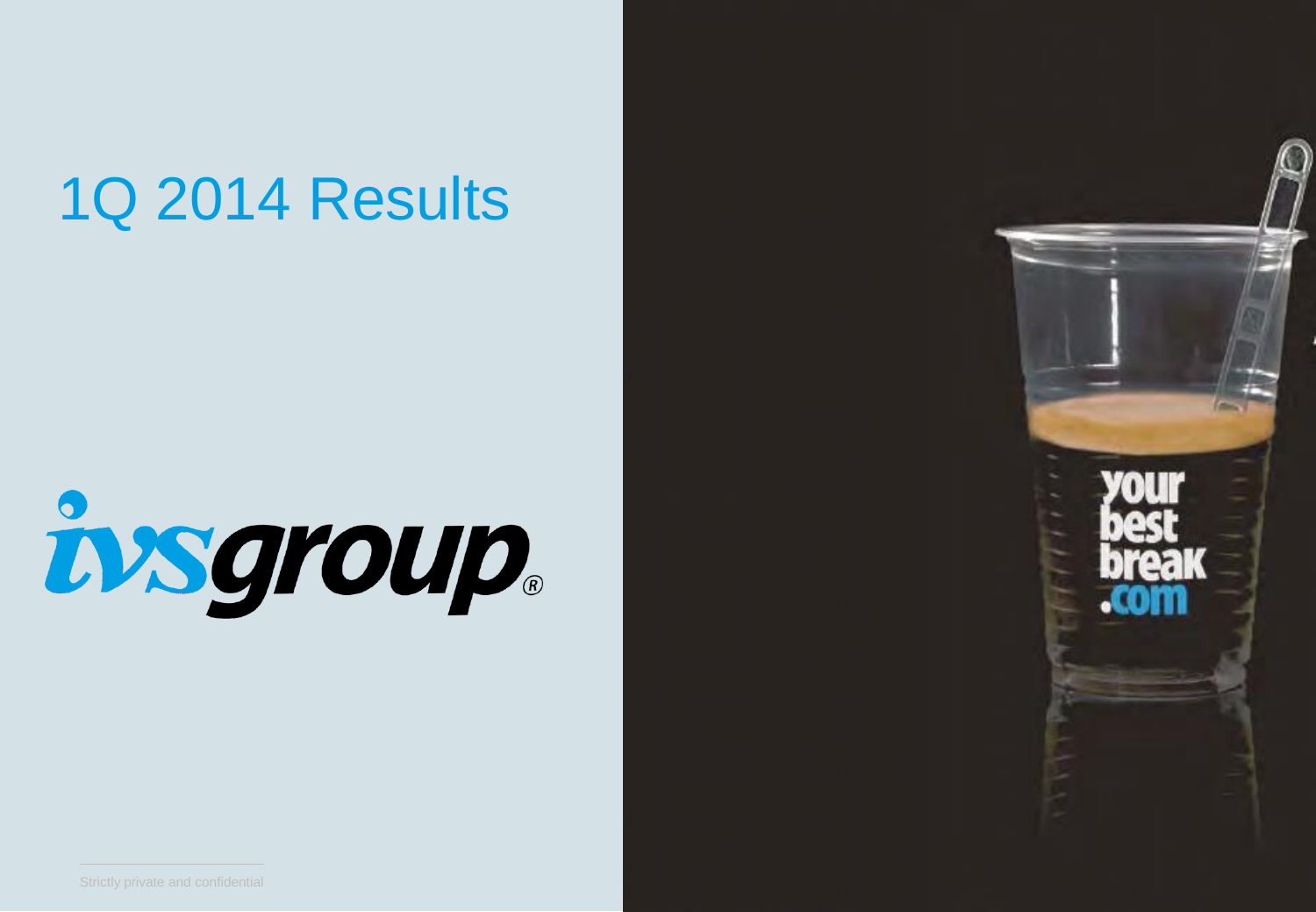## **Disclaimer**



This presentation is being shown to you solely for your information and may not be reproduced, distributed to *any other person or published, in whole or in part, for any purpose.*

*The information in this presentation could include forward-looking statements which are based on current expectations and projections about future events. These forward-looking statements are subject to risks, uncertainties and assumptions about the Company and its subsidiaries and investments. Including, among other things, the development of its business, trends in its operating industry, and future capital expenditures and acquisitions. In light of these risks, uncertainties and assumptions, the events in the forward-looking statements may not occur. No one undertakes to publicly update or revise any such forward-looking statements.*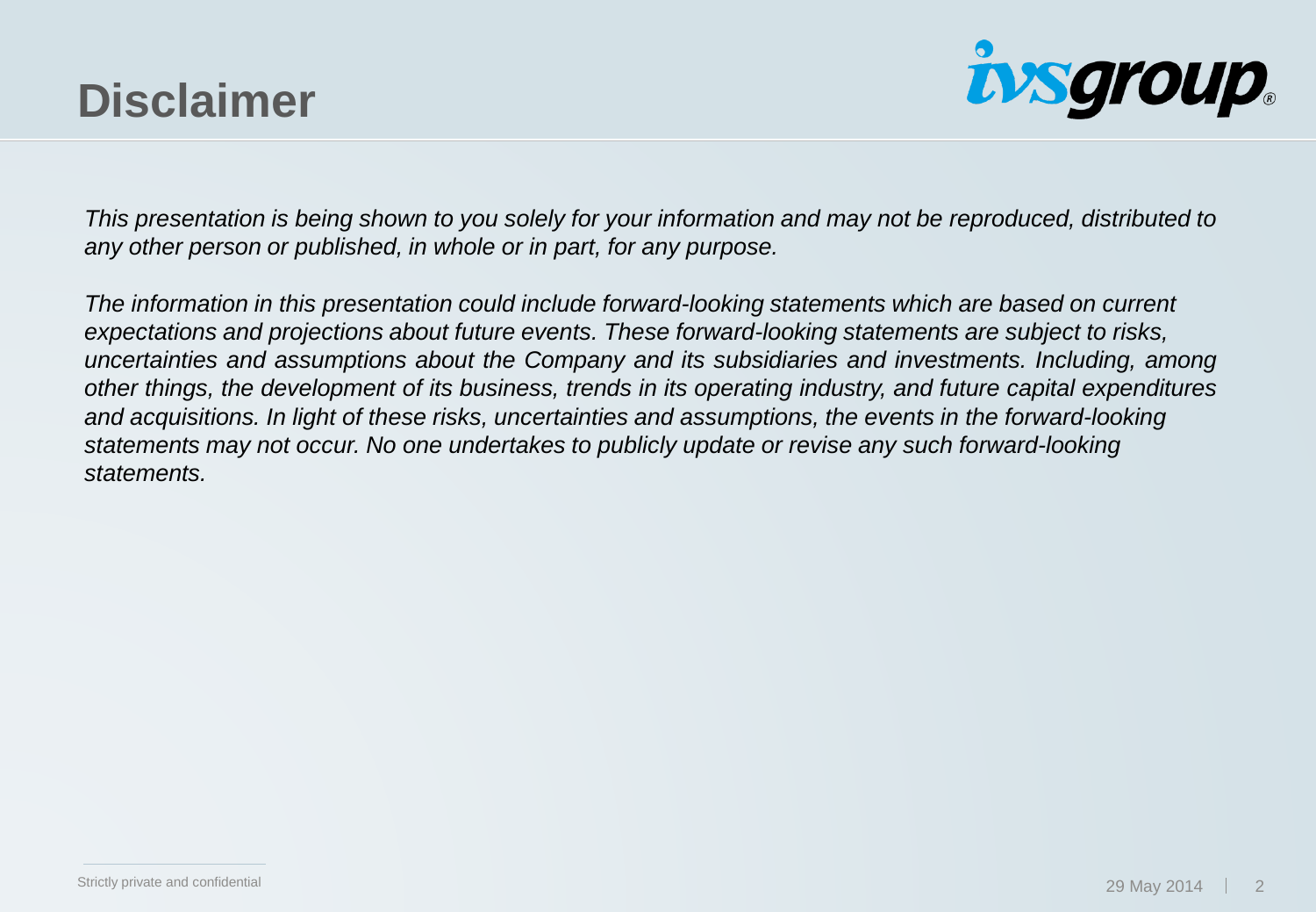## **1Q 2014 – Macroeconomic view**



**After a long decline, the number of people employed** in Italy increase in March 2014. At the end of that month, 22.356 million people were employed in Italy, +0.3% compared with February 2014. Unemployed were 3.248 million, -0.2% with respect to the previous month

- **Employment rate was 55.6%, +0.2 percentage** points with respect to February 2014
- Youth unemployment rate (aged 15-24) was 42.7%, stable over the previous month



#### **Consumer Prices**

 In March 2014, the Italian consumer price index for the whole nation (NIC) rose by 0.1% compared with the previous month and by 0.4% with respect to March 2013 (0.1 lower than in February 2014)

 The slowdown of inflation was mainly due to the decreases of prices of Non-regulated energy products and of Unprocessed food and to the reduction of inflationary trends for most of the others aggregates of goods and services

#### *Source: ISTAT.*

Strictly private and confidential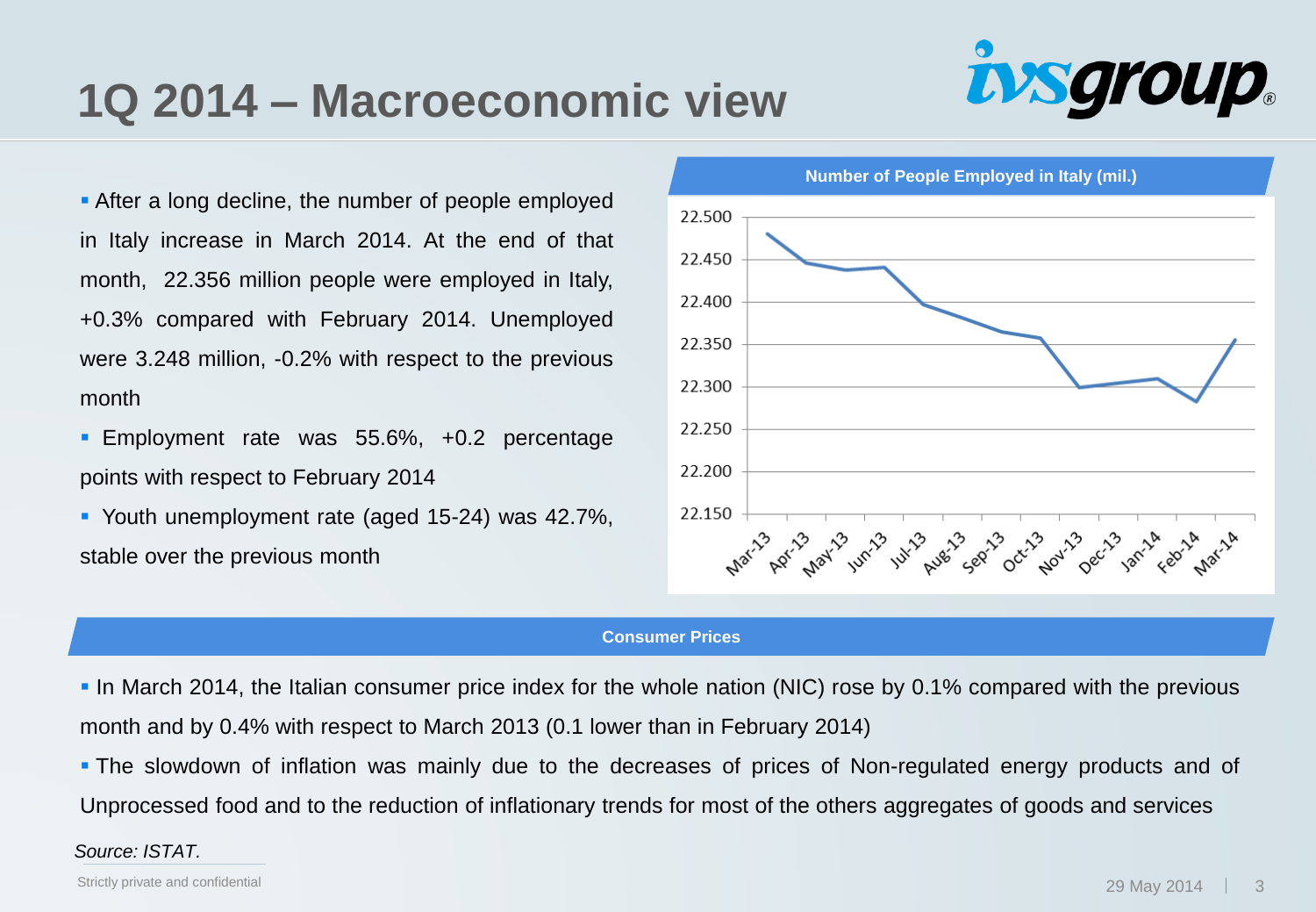## **1Q 2014 – Highlights**



▶ N. of vends decline (-5,1% in Italy) especially in January and February, mostly due to VAT increase from 4% to 10% (eff. 1 Jan. 2014) Stable value of production, but a decrease in EBITDA margin resulted in an LTM EBITDA of €62.4m

|                                          | <b>Actual</b> | Last Year  |       | <b>Full Year</b> |
|------------------------------------------|---------------|------------|-------|------------------|
| € '000                                   | 31.03.2014    | 31.03.2013 | Δ     | 2013             |
| Value of production                      | 77,405        | 76,793     | $1\%$ | 312,613          |
| <b>EBITDA Adjusted</b>                   | 14,962        | 16,547     | (10%) | 63,955           |
| Margin                                   | 19.3%         | 21.5%      |       | 20.5%            |
| <b>EBIT</b>                              | 5,186         | 5,567      | (7%)  | 23,129           |
| Margin                                   | 6.7%          | 7.2%       |       | 7.4%             |
| Net Income Adjusted                      | 278           | 2,354      | (88%) | 11,055           |
| Net Financial position                   | 199,942       | 186,730    |       |                  |
| Net Financial position / EBITDA Adj. LTM | 3.21x         |            |       |                  |
| Adj. NFP / EBITDA Adj. LTM               | 2.93x         |            |       |                  |

*Note: EBITDA and Net Income Adjusted removes non-recurring costs considered exceptional in nature, like – among others – the impact of changes in fair value of warrants. Adj NFP excludes the non-cash debt represented by IVS warrants fair value valuation (€8.8m) and the advance payments for acquisitions not yet completed (€8.2m).* 

*Moreover, as of 31 March 2014 IVS has Euro 17.9 million VAT credit ,which is expected to be cashed-in during the next 12 month.*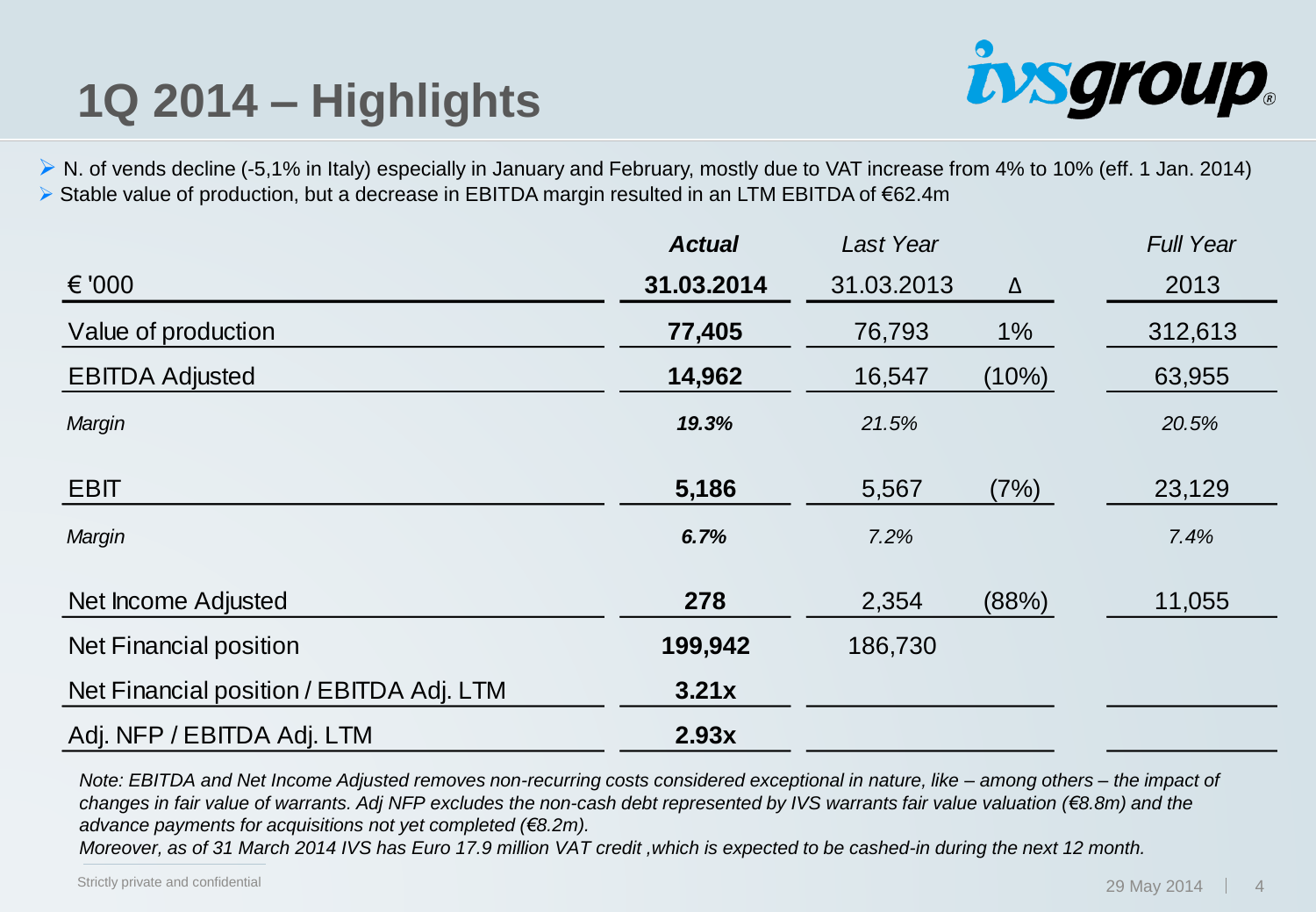## **1Q 2014 – Value of Production**



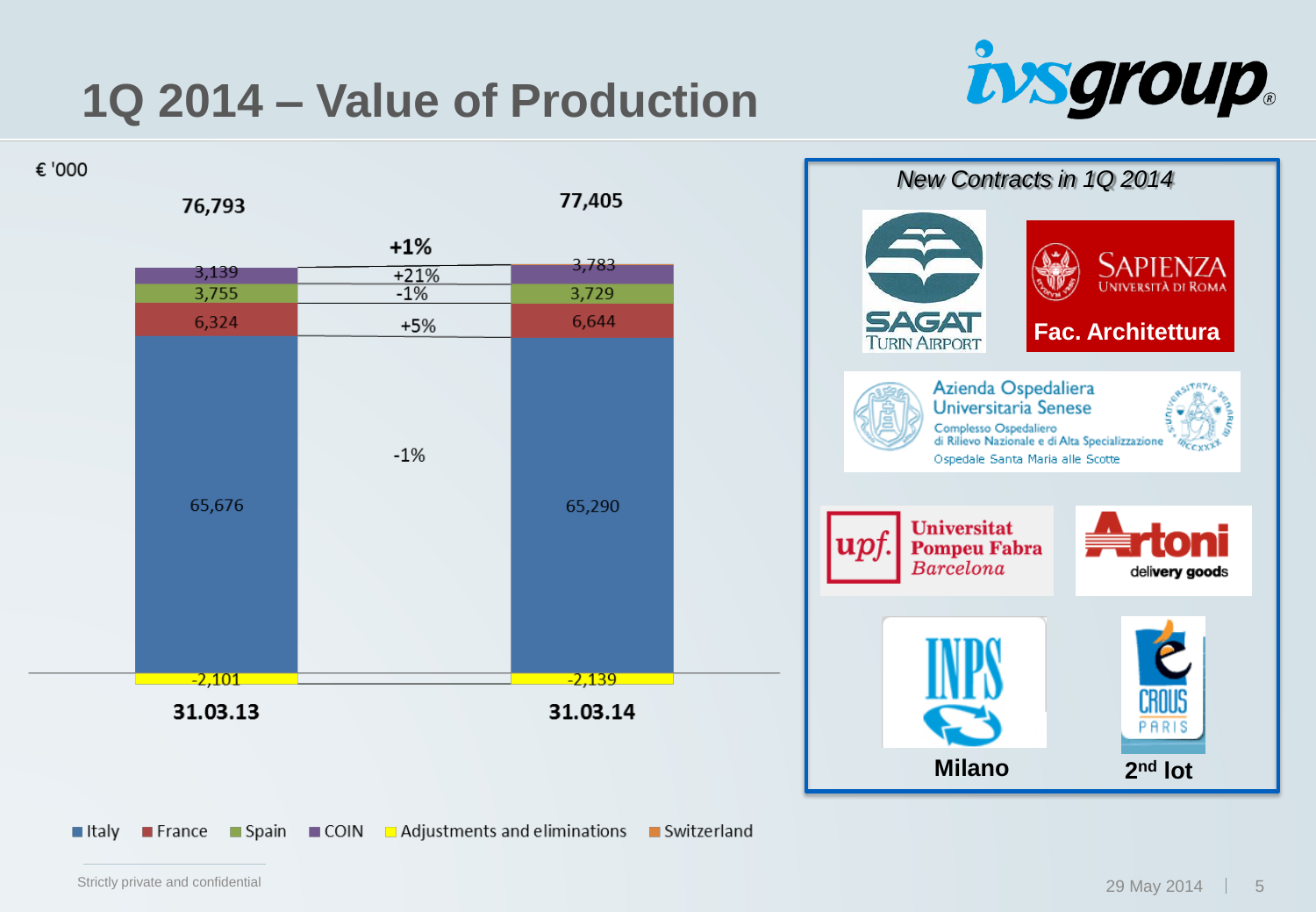## **1Q 2014 – Price / Volume trend**

**IVS** increased the ASP by more than 1 EUR cent in comparison with last year, but due to a decrease in the overall number of vends, IVS decreased sales from vending by 0.6%

**Positive commercial effort of IVS resulted in** another quarter of Acquisition Rate > Churn Rate





#### **CHURN RATE**\* is the ratio between:

- $\bullet$  Vends made in the previous Q by the clients which were lost by IVS during the  $Q$ :
- Total Vends of the previous Q

#### \*as defined by IVS

**ACQUISITION RATE\*** is the ratio between:

 $\blacktriangle$ Vends made in the current Q by the clients which became clients in the previous Q (ramp-up period of 1-2 months is usual in this business):

*uysgroup.* 

 $\blacktriangle$ Total Vends of the current Q, net of clients acquired in the previous and current Q.

*Note: Acquisitions of corporates or going-concerns excluded.*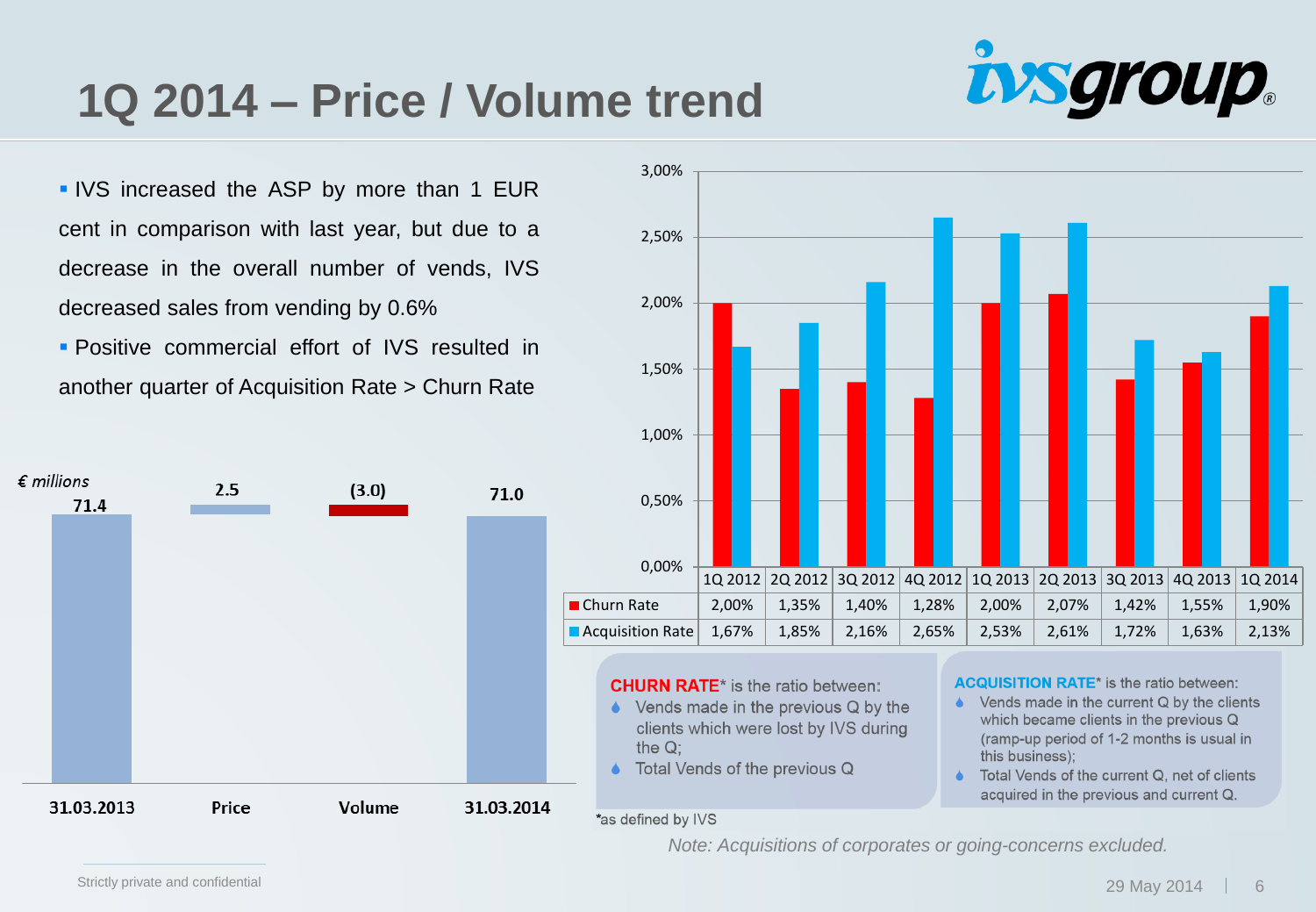

 $\triangleright$  % of Technical calls resolved within 8 hours in 2013 has been impacted, in the second part of the year, by the price increase due to the new VAT regulation, which affected technicians availability

| <b>KPI</b>                                      | 2010   | 2011    | 2012    | 2013    | 31.03.2013 | 31.03.2014 |
|-------------------------------------------------|--------|---------|---------|---------|------------|------------|
| <b>Business days</b>                            | 238    | 237     | 238     | 238     | 61         | 61         |
| <b>Units sold (millions)</b>                    | 664    | 638     | 634     | 645     | 167        | 160        |
| Sales per business day (€ thousands)            | 1.107  | 1.117   | 1.156   | 1.199   | 1.177      | 1.164      |
| Average price (€ cents)                         | 39.70  | 41.47   | 43.29   | 44.27   | 42.72      | 44.31      |
| Cost of sales per unit sold ( $\epsilon$ cents) | (9.40) | (10.93) | (11.25) | (11.28) | (11.14)    | (11.09)    |
| Gross profit per unit sold ( $\epsilon$ cents)  | 30.3   | 30.54   | 32.04   | 32.99   | 31.58      | 33.22      |
| % of Technical calls resolved within 8 hours    | 79%    | 86%     | 88%     | 90%     | 91%        | 91%        |
| <b>EBITDA Adjusted (€000)</b>                   | 57,669 | 59,282  | 60,750  | 63,955  | 16,547     | 14,962     |
| EBITDA Adjusted per business day (€000)         | 242    | 250     | 256     | 269     | 273        | 245        |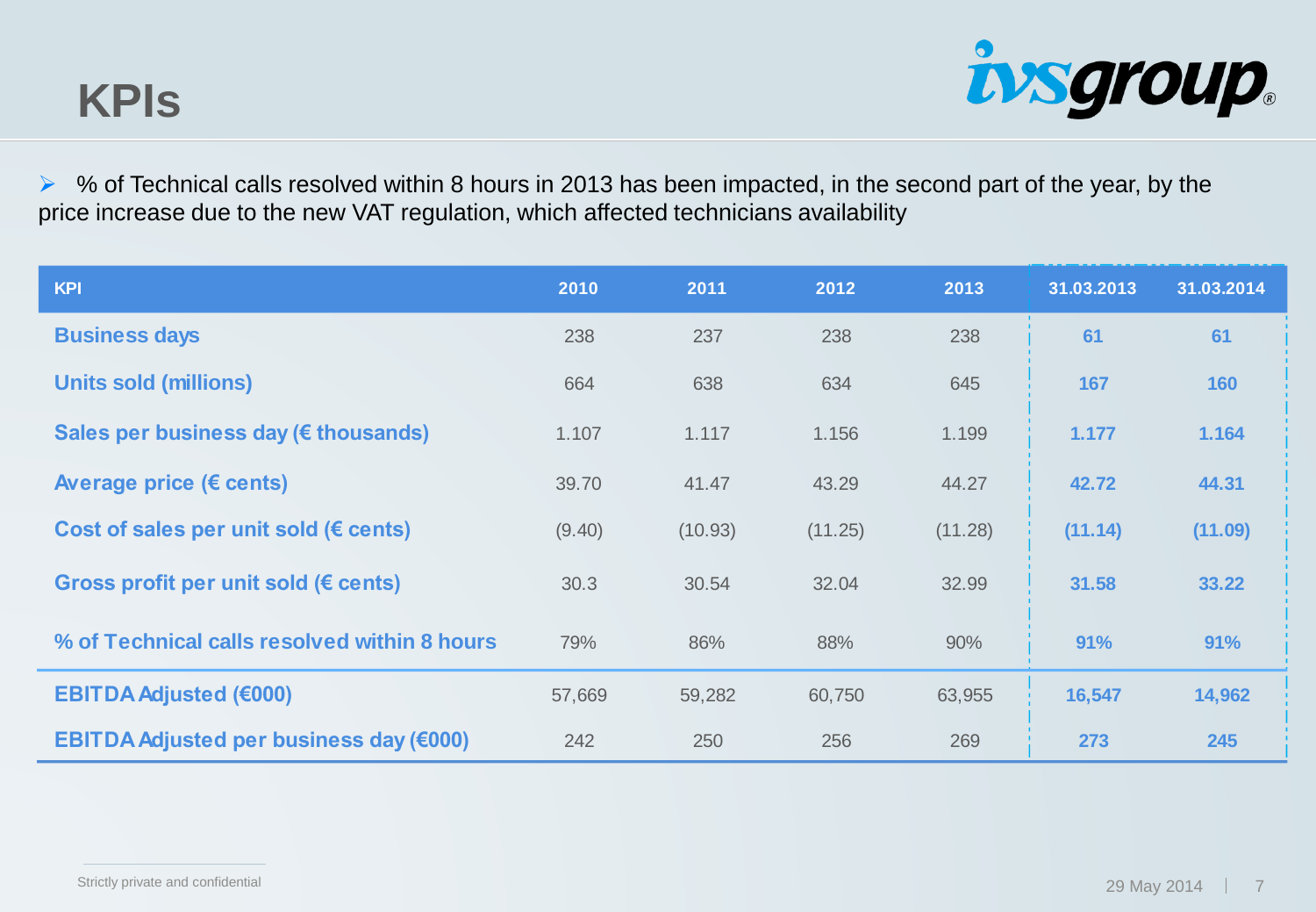#### 2014 1Q – Income statement



|                                                        | <b>Actual</b> |       | <b>Last Year</b> |      |        |                                                           |
|--------------------------------------------------------|---------------|-------|------------------|------|--------|-----------------------------------------------------------|
| € '000                                                 | 31.03.2014    | $\%$  | 31.03.2013       | $\%$ | Δ      | Other<br>operating Costs                                  |
| <b>Value of production</b>                             | 77,405        | 100%  | 76,793           | 100% | 1%     | higher by 2.2m,<br>mainly due to                          |
| <b>COGS</b>                                            | (18, 589)     | 24%   | (19, 572)        | 25%  | (5%)   | higher                                                    |
| Service costs                                          | (8,559)       | 11%   | (8,401)          | 11%  | 2%     | redevance                                                 |
| Personnel costs                                        | (22, 521)     | 29%   | (22, 296)        | 29%  | 1%     | costs in Italy                                            |
| Other operating costs                                  | (12, 415)     | 16%   | (10, 250)        | 13%  | 21%    | and France                                                |
| Capital gains on property disposal                     | 113           | 0%    | 274              | 0%   | (59%)  | • Net Financial                                           |
| Other non-recurring income (expenses)                  | (472)         | 1%    | (1)              | 0%   |        | <b>Expenses</b>                                           |
| <b>EBITDA Adjusted</b>                                 | 14,962        | 19%   | 16,547           | 22%  | (10%)  | higher due to:<br>(i) interests on                        |
| Margin                                                 | 19.3%         |       | 21.5%            |      |        | bond; (ii) 2.8m                                           |
| D&A                                                    | (9,668)       | 12%   | (9,940)          | 13%  | (3%)   | change in<br>warrants' fair                               |
| Income/Expenses non-recurring or exceptional in nature | (108)         | 0%    | (1,041)          | 1%   | (90%)  | value, which                                              |
| <b>EBIT</b>                                            | 5,186         | 7%    | 5,566            | 7%   | (7%)   | impacted in 1Q<br>2014; and (iii)                         |
| Margin                                                 | 6.7%          |       | 7%               |      |        | 0.2 <sub>m</sub>                                          |
| Financial income/(expenses) and changes in derivatives | (6, 772)      | 9%    | (1,931)          | 3%   | 251%   | accounting P&L<br>impact of                               |
| Other (taxes and other)                                | (617)         | 1%    | (1,282)          | 2%   | (52%)  | change in fair                                            |
| <b>Minorities</b>                                      | (435)         | 1%    | (456)            | 1%   | (5%)   | value of liability<br>towards                             |
| <b>NET INCOME</b>                                      | (2,638)       | $-3%$ | 1,897            | 2%   | (239%) | shareholders of                                           |
| Adjustments (extraordinary costs)                      | 2,916         | 4%    | 457              | 1%   | 538%   | <b>Fast Service</b><br>and IVS Sicilia<br>minority stakes |
| <b>NET INCOME Adjusted</b>                             | 278           | 0%    | 2,354            | 3%   | (88%)  |                                                           |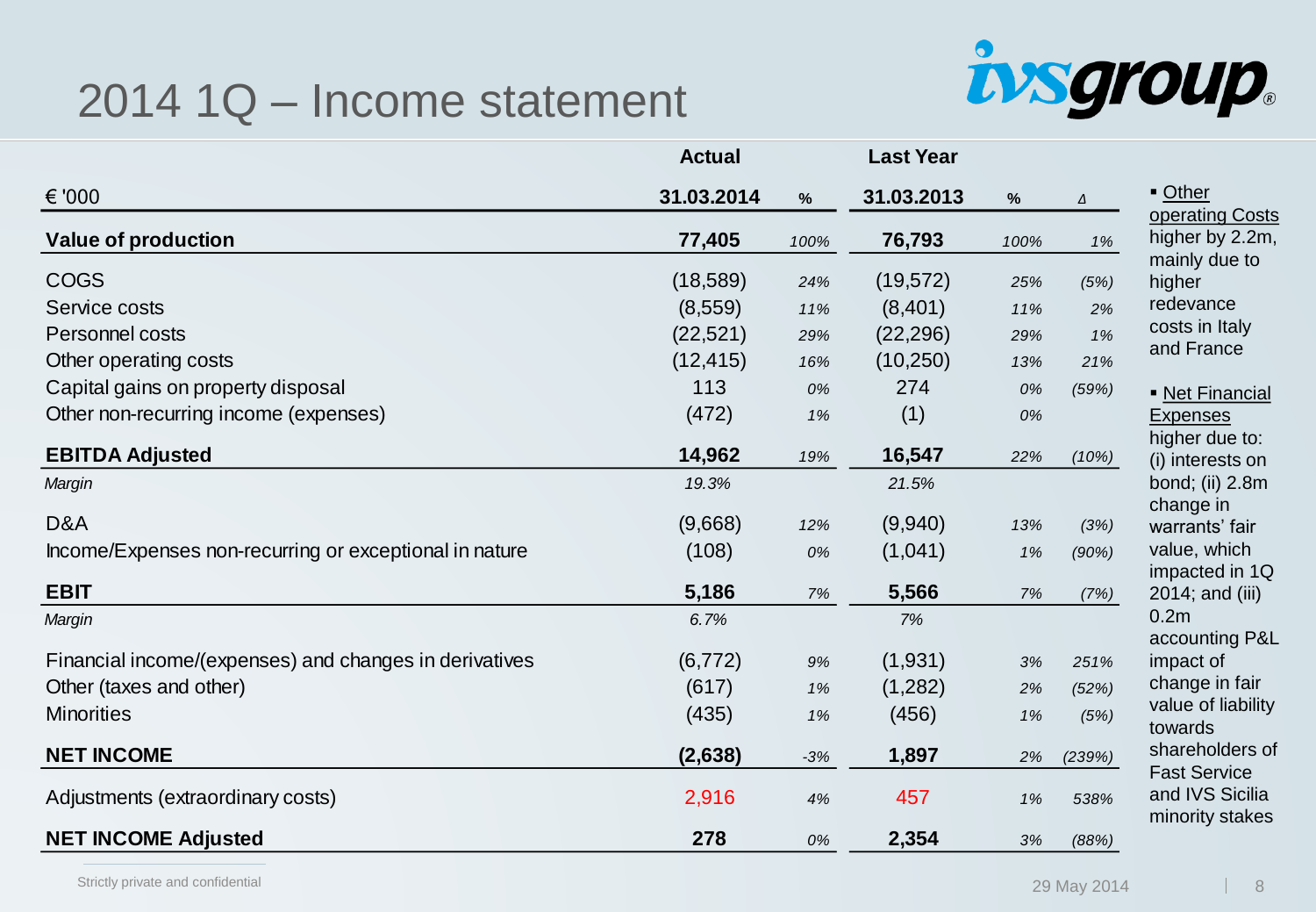### **1Q 2014 – NFP**



#### **Net Financial Position Evolution**



*(1) Includes: +2.8m of changes in fair value of warrants; +3.8m of Bond's accrued interests and other minor non-cash items.*